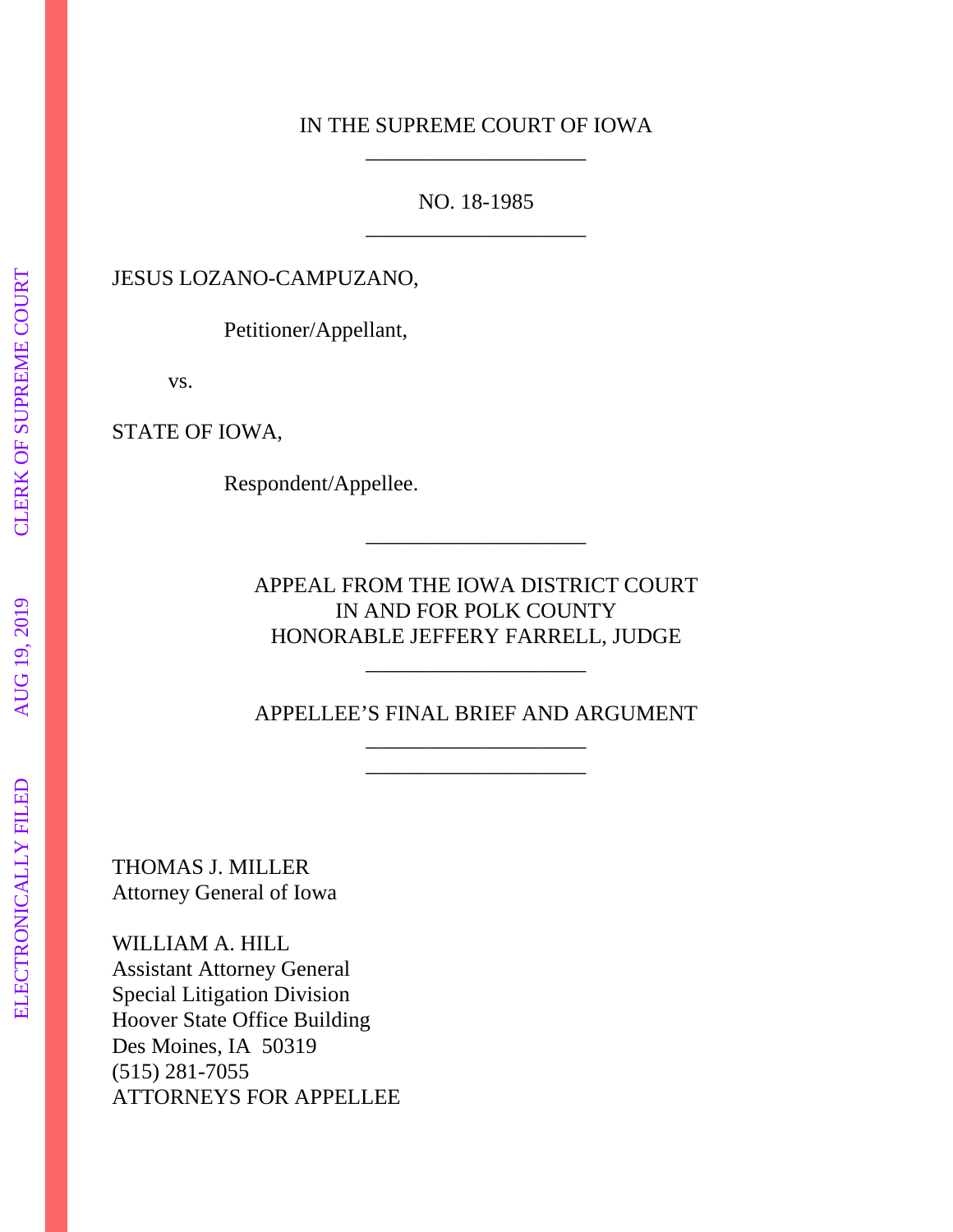# **TABLE OF CONTENTS**

| THE TRIAL COURT CORRECTLY HELD THAT LOZANO-<br>I.<br><b>CAMPUZANO WAS NOT ENTITLED TO A FURTHER</b><br><b>REDUCTION OF HIS MANDATORY MINIMUM TERM BASED ON</b><br>THE PROVISION IN IOWA CODE SECTION 901.12(1)(2017)<br>WHICH WAS ENACTED AFTER LOZANO-CAMPUZANO WAS |
|----------------------------------------------------------------------------------------------------------------------------------------------------------------------------------------------------------------------------------------------------------------------|
|                                                                                                                                                                                                                                                                      |
|                                                                                                                                                                                                                                                                      |
|                                                                                                                                                                                                                                                                      |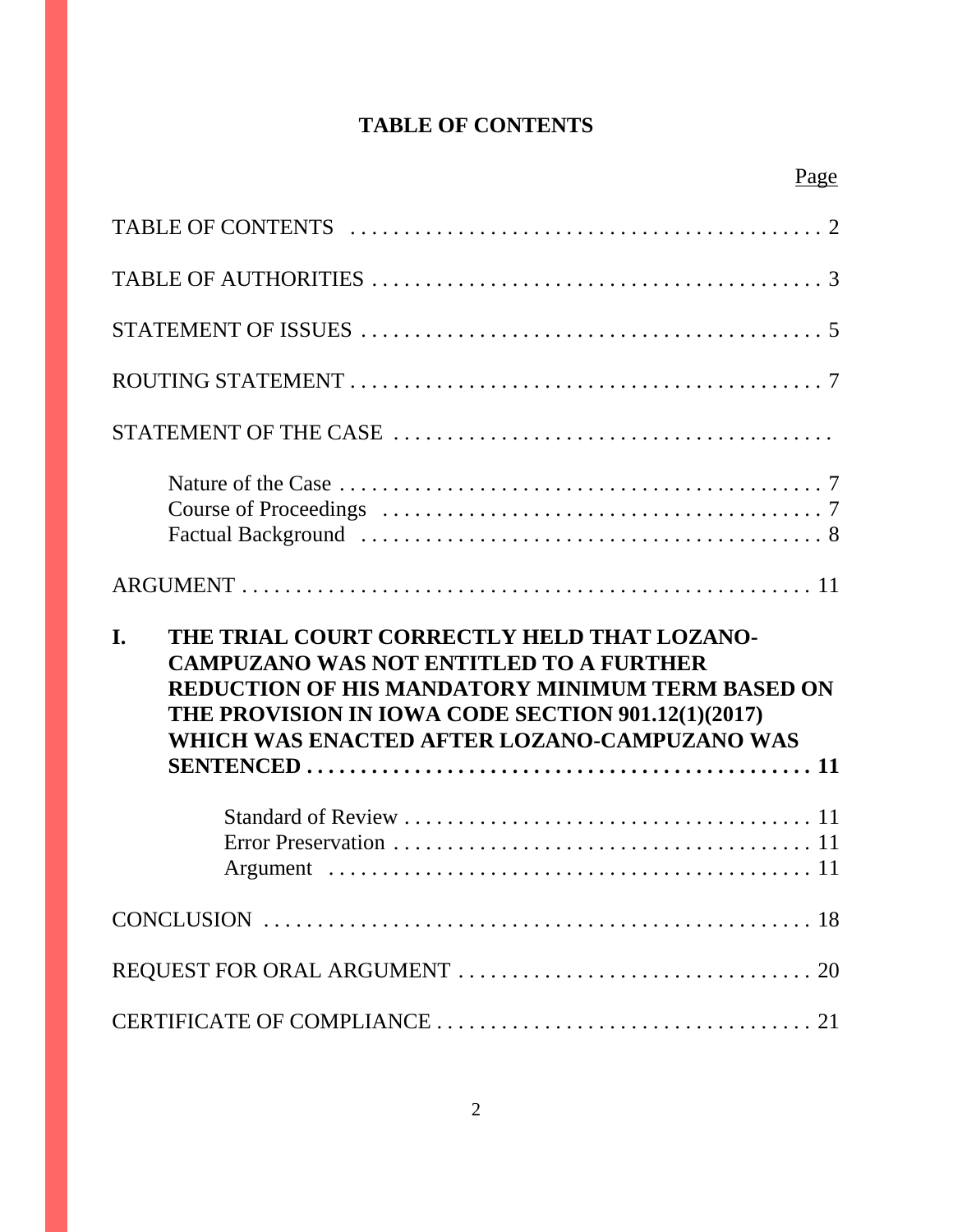# **TABLE OF AUTHORITIES**

| <b>CASES</b>                                                                                             | Page |
|----------------------------------------------------------------------------------------------------------|------|
|                                                                                                          |      |
|                                                                                                          |      |
| Lowery v. State, 822 N.W.2d 739 (Iowa 2012) $\ldots \ldots \ldots \ldots \ldots \ldots \ldots \ldots$ 11 |      |
| <i>Memmer v. State, No.</i> 11-0513 * 2, 2012 WL 2406129 (Iowa Ct. App.                                  |      |
|                                                                                                          |      |
|                                                                                                          |      |
|                                                                                                          |      |
|                                                                                                          |      |
|                                                                                                          |      |
| <b>STATUTES AND MISCELLANEOUS</b>                                                                        |      |
|                                                                                                          |      |
|                                                                                                          |      |
|                                                                                                          |      |
|                                                                                                          |      |
|                                                                                                          |      |
|                                                                                                          |      |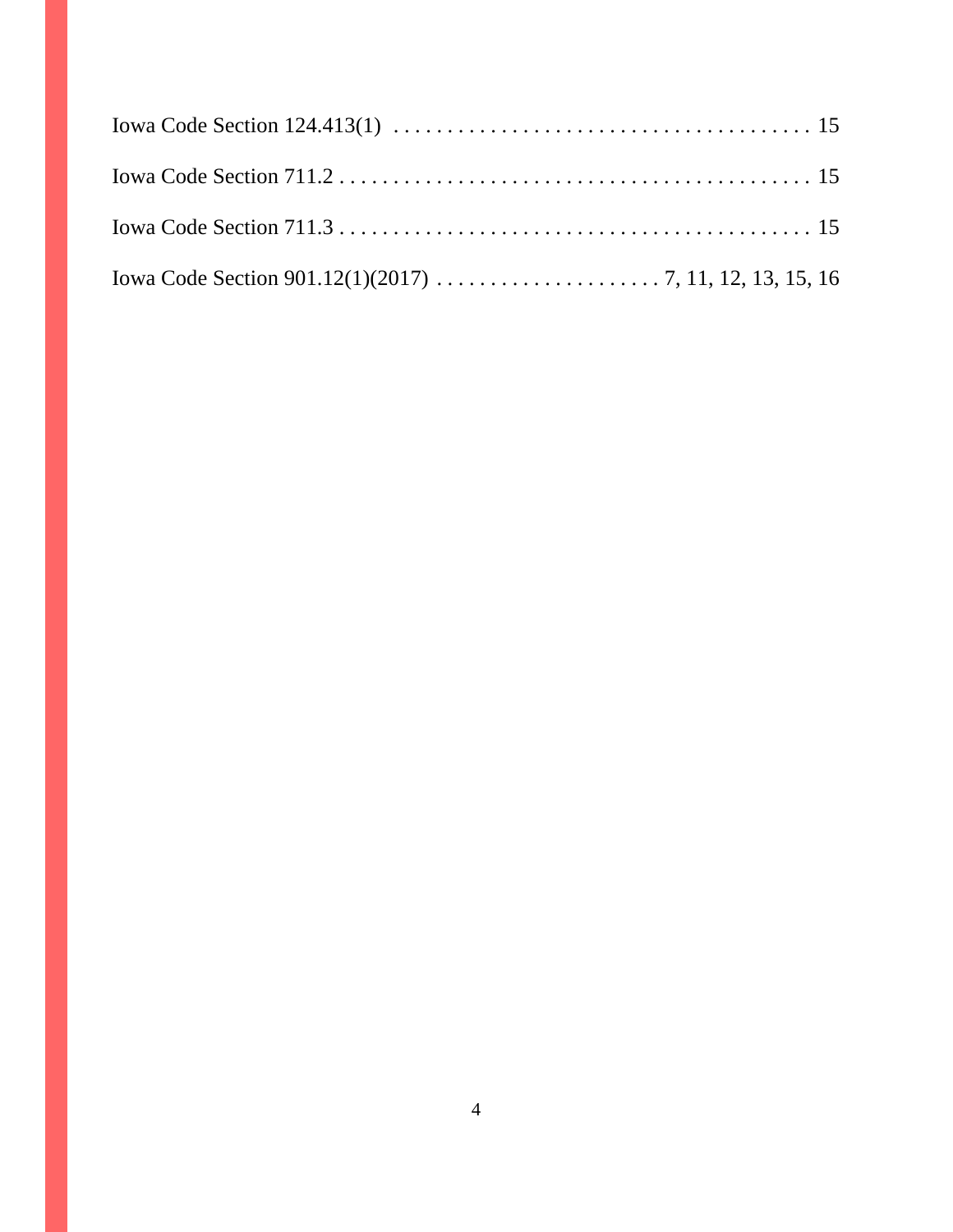#### **STATEMENT OF ISSUES**

**I. WHETHER THE TRIAL COURT CORRECTLY HELD THAT LOZANO-CAMPUZANO WAS NOT ENTITLED TO A FURTHER REDUCTION OF HIS MANDATORY MINIMUM TERM BASED ON THE PROVISION IN IOWA CODE SECTION 901.12(1)(2017) WHICH WAS ENACTED AFTER LOZANO-CAMPUZANO WAS SENTENCED?**

#### **CASES AND MISCELLANEOUS**:

Section 901.12(1) Iowa Code (2017)

*State v. Iowa Dist. Ct.*, 616 N.W.2d 575 (Iowa 2000)

*Lowery v. State*, 822 N.W.2d 739 (Iowa 2012)

Section 124.401(1)(e)

Section  $124.401(1)(a) - (c)$ 

*Anderson v. State,* 801 N.W.2d 1 (Iowa 2011)

*State v. Walden*, 870 N.W.2d 842 (Iowa 2015)

Iowa Code section 124.413

*State v. Jacobs*, 644 N.W.2d 695 (Iowa 2001)

*Memmer v. State,* No. 11-0513 \* 2, 2012 WL 2406129 (Iowa Ct. App. filed June 27, 2012)

Iowa Code section 711.3

Iowa Code section 711.2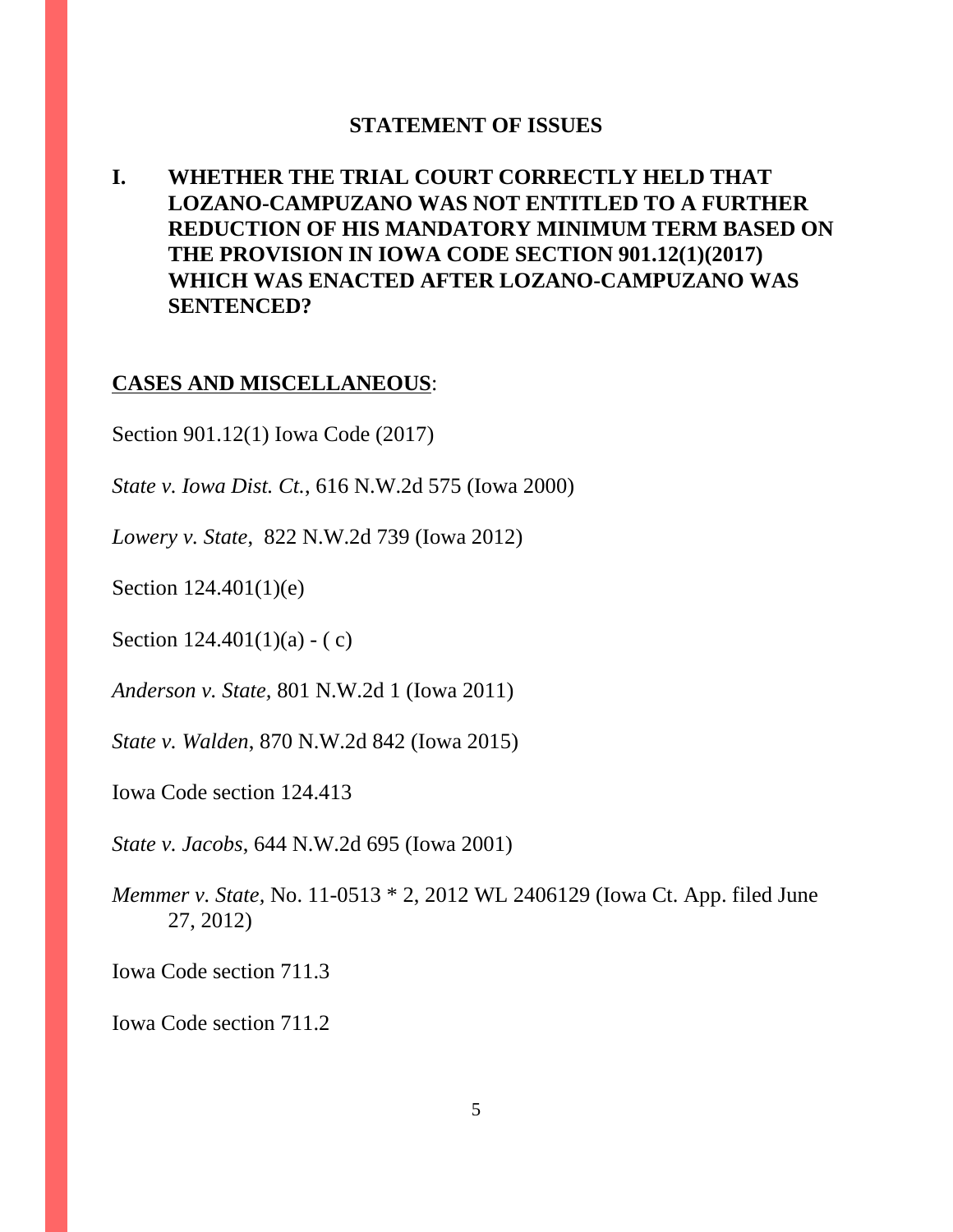Iowa Code section 124.401(1)(f)

Iowa Code section 124.413(1)

*State v. Helmers,* 735 N.W.2d 566 (Iowa 2008)

*Kucerra v. Baldazo*, 745 N.W.2d 481 (Iowa 2008)

*State v. Hearn*, 797 N.W.2d 577 (Iowa 2011)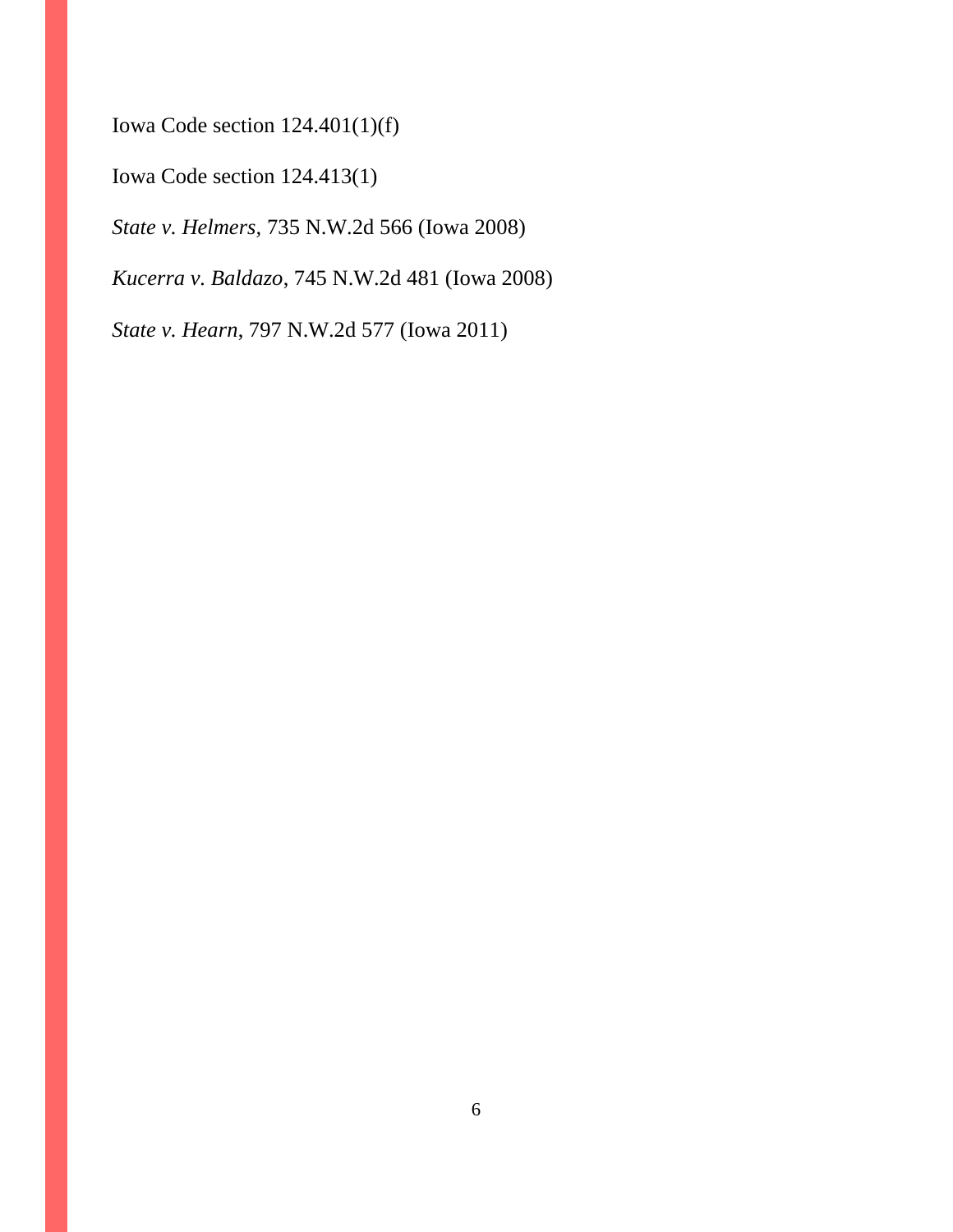#### **ROUTING STATEMENT**

This case should be transferred to the Iowa Court of Appeals as it involves the application of established law to the limited procedural and factual background presented in this case. Iowa Court Rule 6.1101(3).

#### **STATEMENT OF THE CASE**

**Nature of the Case**. The Appellant, Jesus Lozano-Campuzano, is an offender incarcerated in the Iowa Department of Corrections and is serving a drug sentence. After being sentenced for the drug sentence, Lozano-Campuzano filed the present action challenging the length of his mandatory minimum term which he must serve prior to becoming parole eligible. Specifically, Lozano-Campuzano challenged whether the enactment of Section 901.12(1) Iowa Code (2017) applied to his mandatory minimum. The State of Iowa resisted the request to reduce the mandatary minimum of Lozano-Campuzano. The trial court denied the request. Following the denial of his request, Lozano-Campuzano filed a petition for writ of certiorari which granted review of this issue.

**Course of Proceedings**. The procedural background of this case is limited. On July 2, 2018 Lozano-Campuzano filed what was captioned as Motion to Correct Illegal Sentence. (Motion to Correct Illegal Sentence, July 2, 2018; App. pp. 9-13). An Answer was filed on behalf of the State of Iowa denying the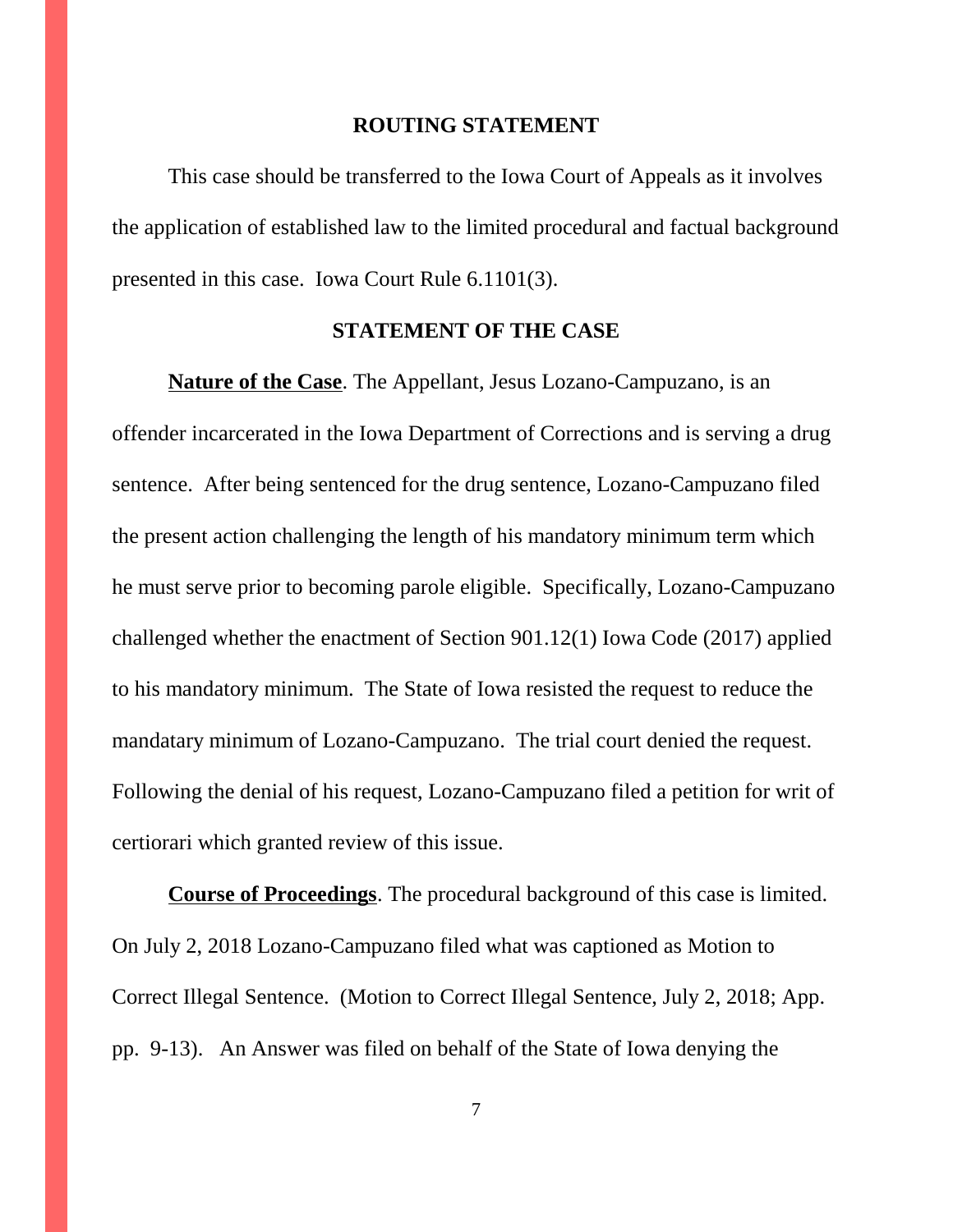allegations. (Answer, August 15, 2018; App. pp. 14-16). Prior to the scheduled hearing, the parties filed a stipulation as to the facts and background as to the case. (Stipulation Filing, September 10, 2018; App. pp. 17-23). After a hearing, the request of Lozano-Campuzano was denied. (Ruling on Motion to Correct Illegal Sentence, October 18, 2018; App. pp. 42-52). Lozano-Campuzano filed a motion to reconsider, (Motion to Reconsider and to Amend the Findings, October 18, 2018; App. pp. 53-58), which was denied. (Order, October 26, 2018; App. pp.59- 61) .

Following the denial of the request at the trial court, Lozano-Campuzano filed a request for discretionary review, which was resisted by the State of Iowa. The Iowa Supreme Court granted the request for review. (Order, December 17, 2018; App. p. 62).

**Factual Background**. The parties filed a stipulation which contained all applicable facts and background. (Stipulation Filing, September 10, 2018; App. pp. 17-23). The trial court succinctly summarized the background as:

> On April 5, 2016, defendant Jesus Lozano-Campuzano entered a guilty plea to possession of a controlled substance with intent to deliver methamphetamine in violation of Iowa Code section  $124.401(1)(b)(7)$ . Defendant also pled guilty to the firearms enhancement in Iowa Code section  $124.401(1)(e)$ . The delivery count is a class B felony which normally carries a twenty-five year indeterminate term.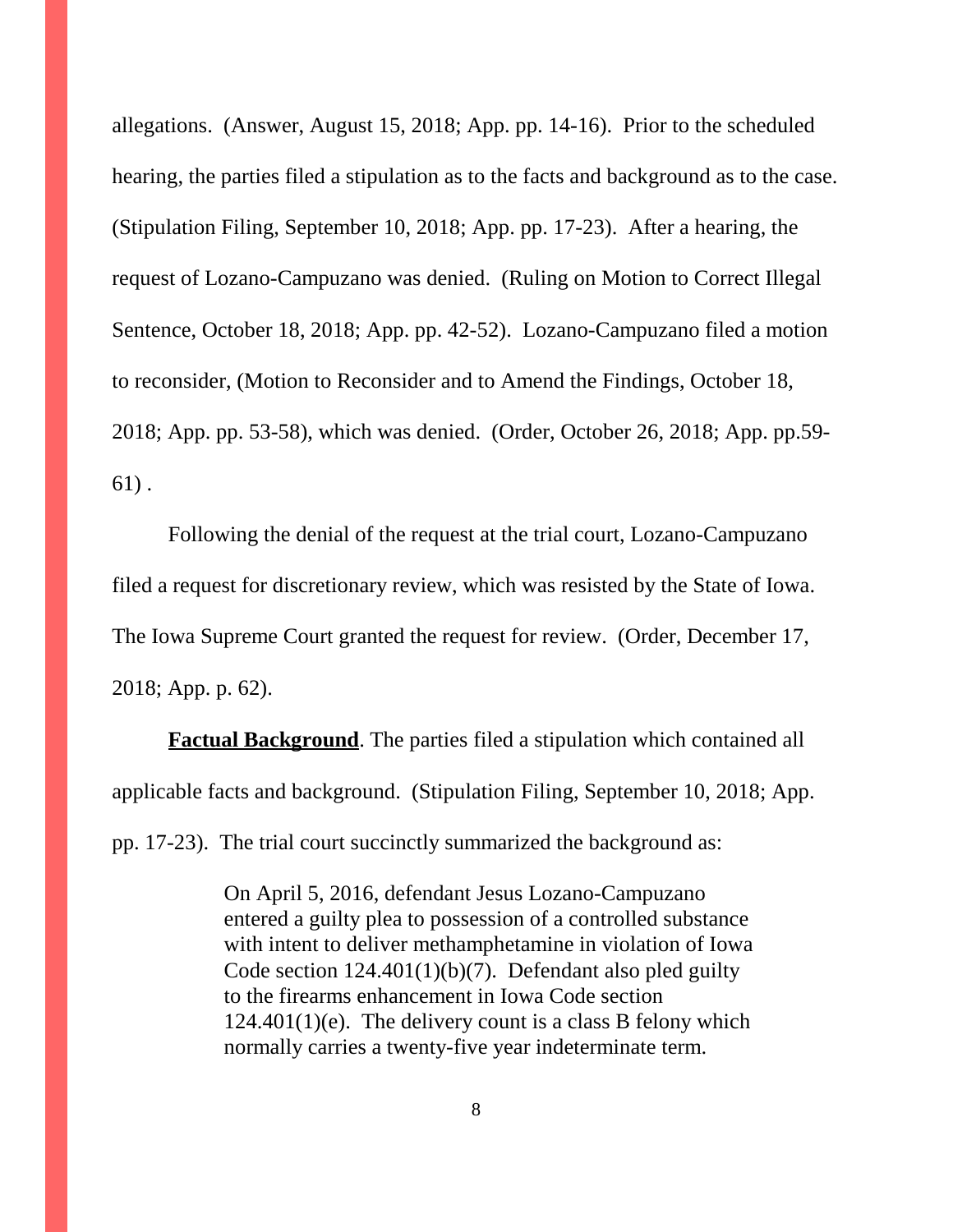Iowa Code § 902.9(1)(b). However, the firearms enhancement doubles the original term, so the court entered a total sentence of fifty years. The court also entered a mandatory minimum sentence of one-third pursuant to Iowa Code § 124.413(1). The court granted a one-third reduction in the mandatory minimum due to defendant's agreement to plead guilty. *See* Iowa Code § 901.10(2). The court denied probation and defendant was committed to the custody of the Iowa Department of Corrections (DOC). (*See* Exhibit A.)

DOC conducted a calculation to determine when defendant would be eligible for parole after serving the mandatory minimum portion of this sentence. DOC first applied all good time credit (assuming it is earned) to determine a tentative discharge date (TDD). Defendant can potentially earn 1.2 days of good time credit for each day served. Iowa Code § 903A.2. DOC determined the TDD by dividing the fifty year sentence by 2.2. Defendant's TDD was set at approximately 22.7 years. Defendant did not dispute this calculation. (Stipulation; Exhibit B).

DOC calculated the minimum parole date (MPD) based on the TDD. Because the one-third mandatory minimum was reduced by one-third following the defendant's guilty plea, DOC multiplied the TDD by two-ninths to determine the MPD. That resulted in a MPD of approximately 5.05 years. Defendant did not dispute this calculation. If this calculation stood, DOC projects that defendant would first be eligible for parole in April of 2021. (Stipulation; Exhibit B).

The dispute concerns a bill passed by the legislature in 2016 that amended Iowa Code section 124.413 and created Iowa Code section 901.12. Defendant claims that those provisions reduce the mandatory minimum by one-half. If true, defendant's MPD would be reduced to approximately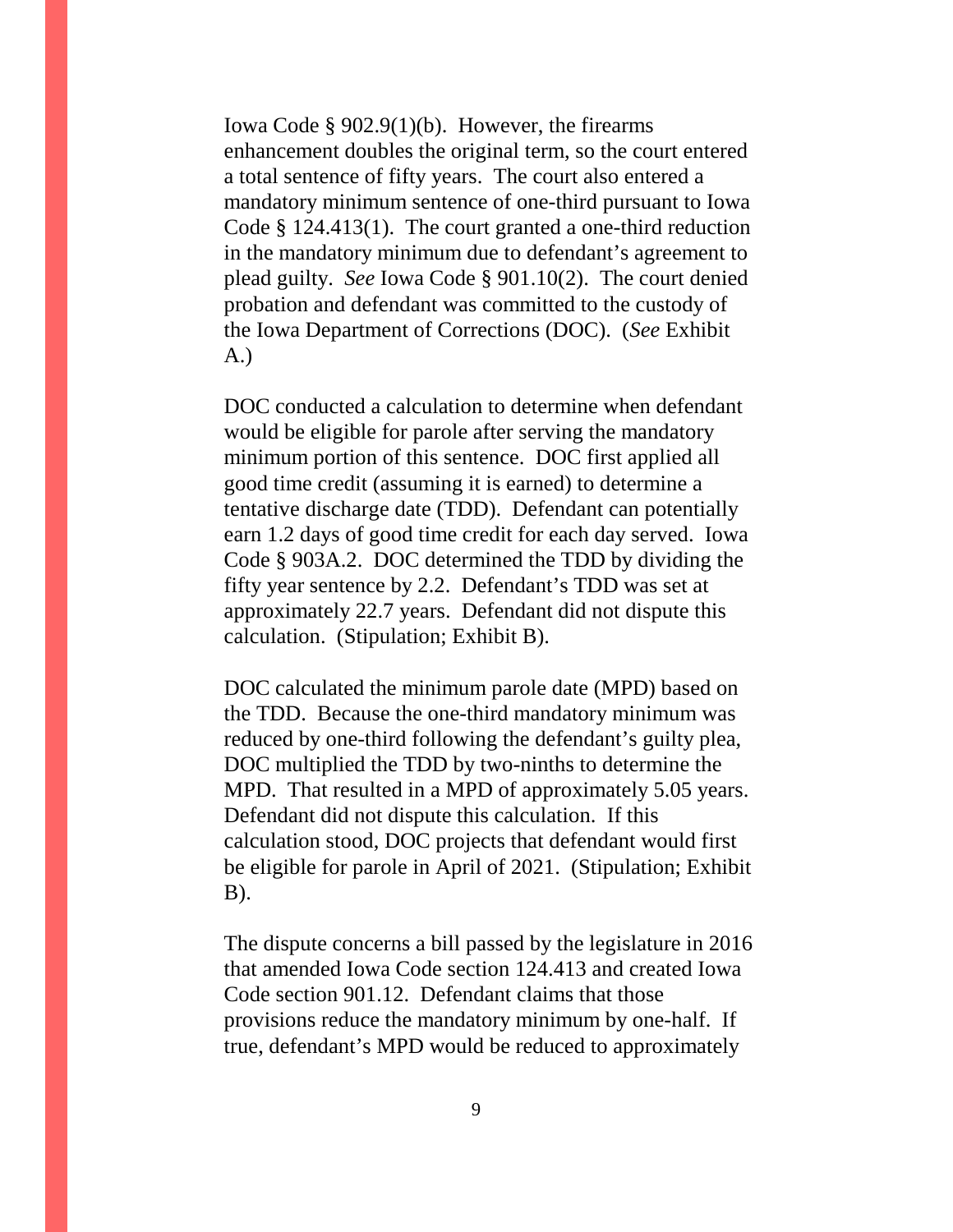2.52 years. That would make him first eligible for parole on or about October 10, 2018. (Stipulation; Exhibit C).

DOC does not dispute the calculation, but disputes the premise. DOC argued that defendant is not eligible for the one-half reduction in the mandatory minimum because he was sentenced under the firearms enhancement in subsection (e). In response, defendant argued that the 2016 legislation only created two exceptions to the one-half reduction: 1) prior conviction for a forcible felony, or 2) prior conviction under section  $124.401(1)(a)$ , (b), or (c). *See* Iowa Code § 901.12(1). Defendant claimed that there is no exception for the firearms enhancement. The parties stipulated at hearing that defendant does not have a prior conviction for a forcible felony or pursuant to section  $124.401(1)(a)$ , (b), or (c). The only question concerns the impact of the firearms enhancement on defendant's mandatory minimum.

(Ruling on Motion to Correct Illegal Sentence, pp 1-2; App. pp. 42-43).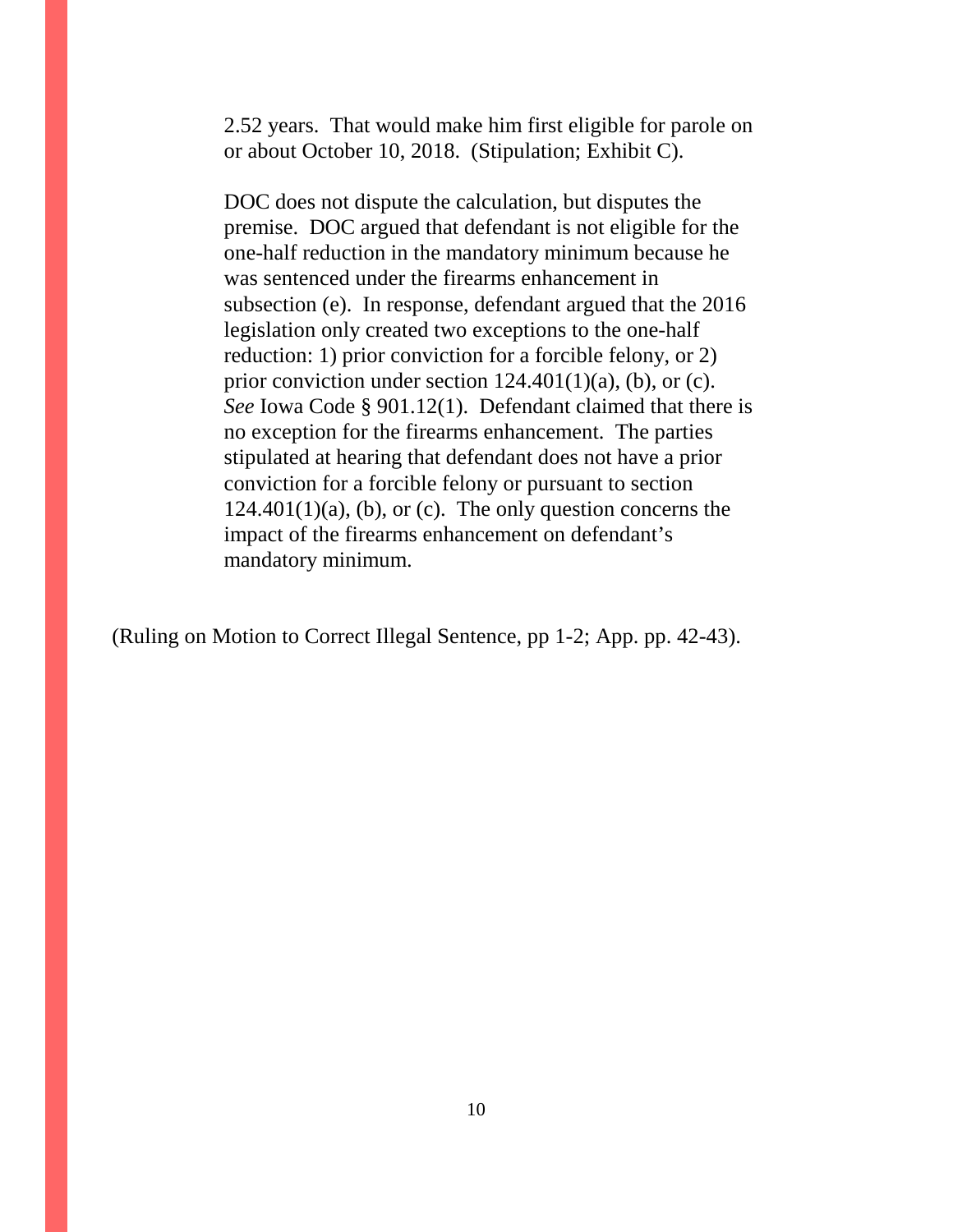#### **ARGUMENT**

# **I. THE TRIAL COURT CORRECTLY HELD THAT LOZANO-CAMPUZANO WAS NOT ENTITLED TO A FURTHER REDUCTION OF HIS MANDATORY MINIMUM TERM BASED ON THE PROVISION IN IOWA CODE SECTION 901.12(1)(2017) WHICH WAS ENACTED AFTER LOZANO-CAMPUZANO WAS SENTENCED.**

**Standard of Review.** On review, "[w]e review a district court's

interpretation of statutes for correction of errors at law...." *State v. Iowa Dist. Ct.*, 616 N.W.2d 575, 578 (Iowa 2000); *see also Lowery v. State*, 822 N.W.2d 739, 741 (Iowa 2012) ("[W]e also review statutory interpretation for errors at law.")

**Preservation of Error.** The issue of whether Lozano-Campuzano was entitled to a further reduction in his mandatory minimum based on a change in law, was raised by him. (Motion to Correct Sentence, 7/2/18; App. pp. 9-13). The trial considered the issue and denied it. (Ruling on Motion to Correct Illegal Sentence, October 18, 2018; App. pp. 42-52). Accordingly, the issue raised in this appeal was properly raised and preserved for appeal.

**Argument.** Jesus Lozano Campuzano, an offender in the Iowa Department of Corrections ("IDOC"), is serving a fifty (50) year drug sentence from Polk County which has a tentative discharge date ("TDD") of December 24, 2038. The IDOC has calculated the minimum parole date ("MPD") of Campuzano as 11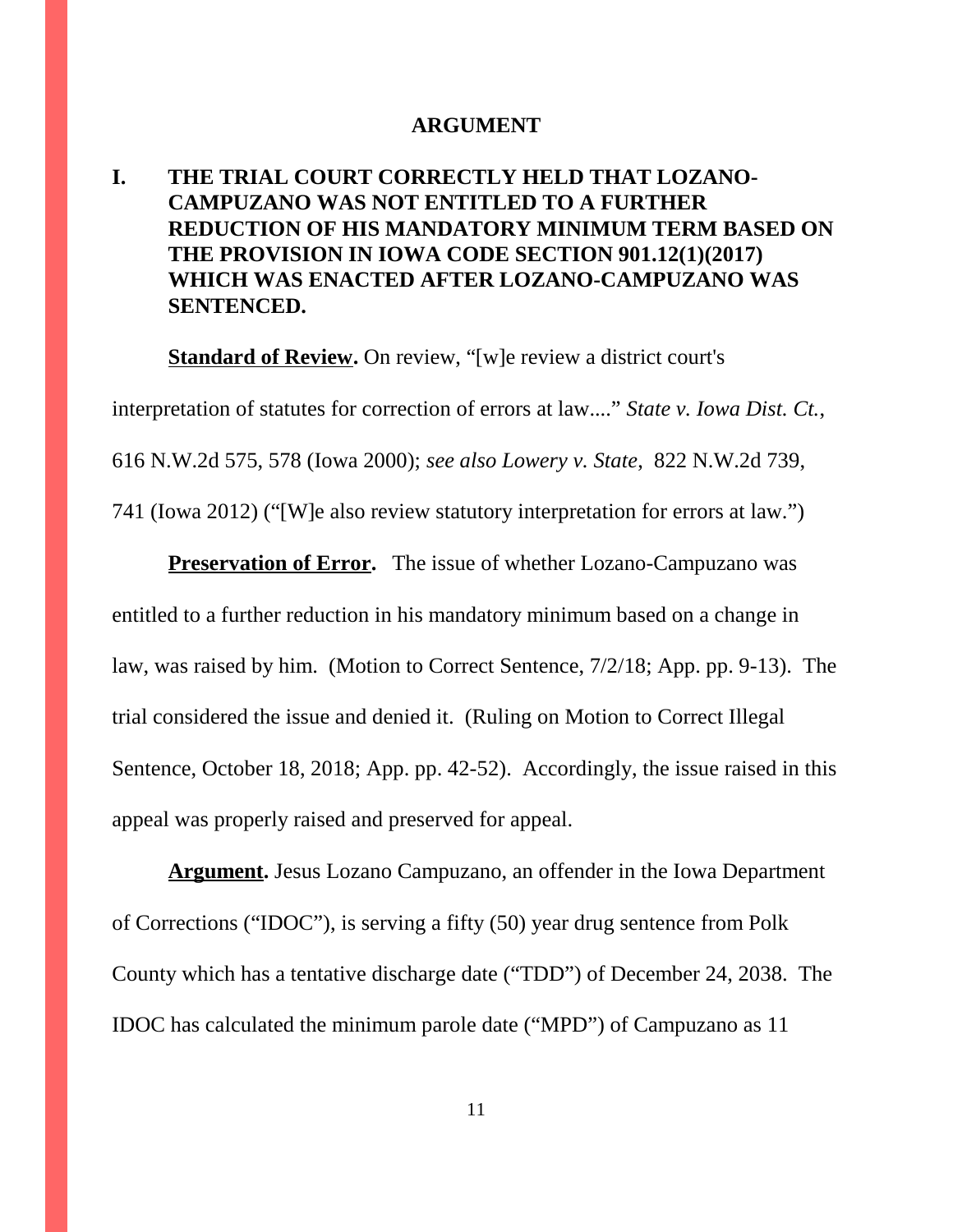years, one month and nine days – which then must be reduced by earned time.

The resulting 5 plus year mandatory minimum term established a parole eligibility

date of April 20, 2021.<sup>1</sup>

The issue raised by Lozano-Campuzano is the application of the enactment

of Section 901.12(1) in House File 2064 which provided:

1. Effective July 1, 2016, and notwithstanding section 124.413, a person whose sentence commenced prior to July 1, 2016, for a conviction under section 124.401, subsection 1, paragraph "b", who has not previously been convicted of a forcible felony, and who does not have a prior conviction under section 124.401, subsection 1, paragraph "a", "b", or "c", shall first be eligible for parole or work release after the person has served one-half of the minimum term of confinement prescribed in section 124.413.

Section 901.12(1) Iowa Code (2017).

Based upon such a statute, Lozano-Campuzano asserted that he was entitled

to a *further 50%* reduction in the length of his mandatory minimum term. The

State of Iowa argued that based on the sentencing order of Lozano-Campuzano –

<sup>&</sup>lt;sup>1</sup> Lozano-Campuzano has an 11 year, one month and nine day mandatory minimum. The calculation to arrive at such a term is that originally he has a fifty year sentence. The first step in the mandatory minimum calculation is that the term is to be a one third term. One third of the fifty year term is 16 years, 243 days. The next step is that the one third term is to be reduced by an additional one-third. Reducing the one third term, by an additional term, results in a minimum term of 11 years, one month and nine day term.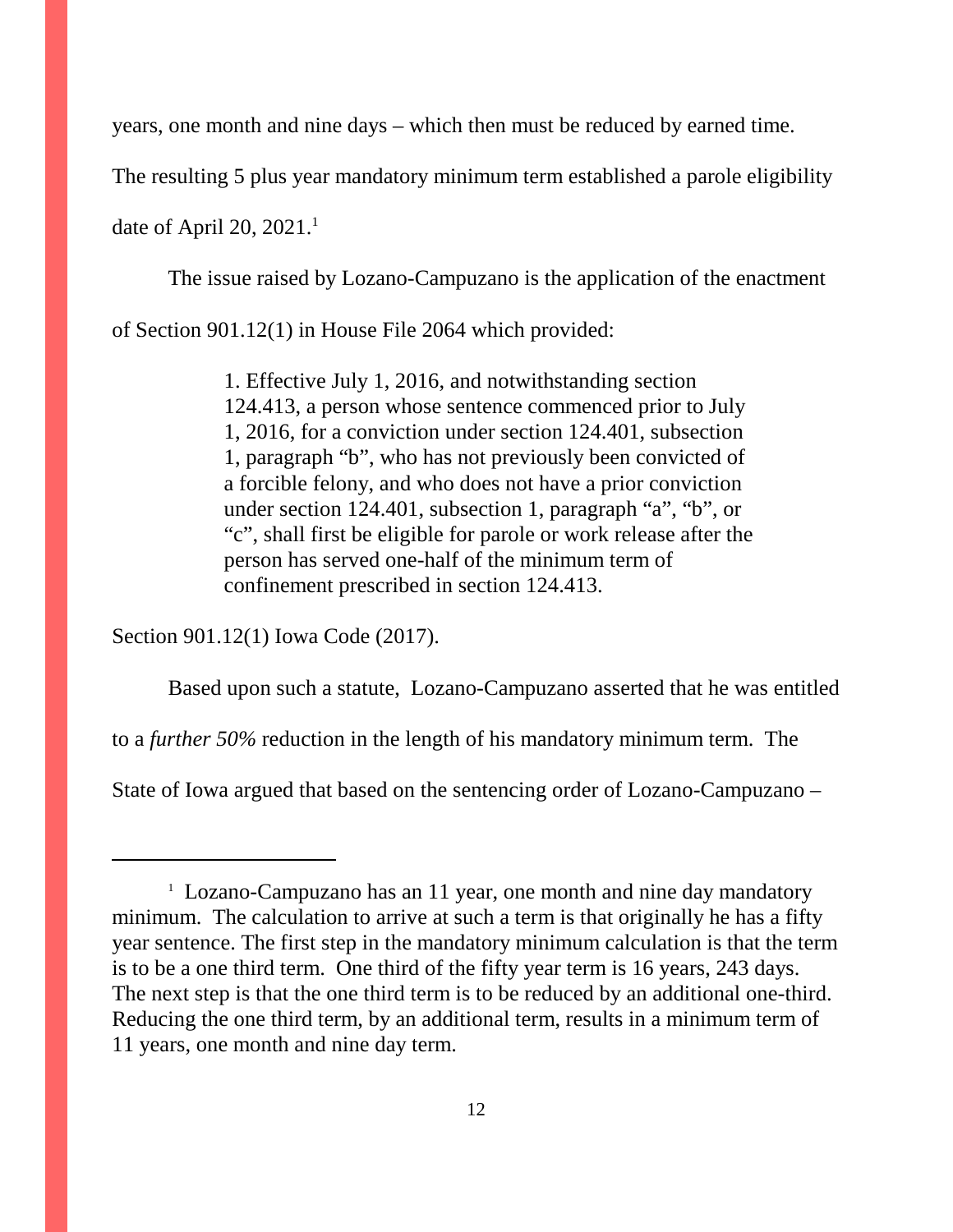he was sentenced for a violation of Section  $124.401(1)(e)$  – and was not subject to the reduction in the mandatory minimum terms for convictions of Section  $124.401(1)(a) - (c)$  as set forth in Section 901.12(1). Therefore, it is not a question of statutory construction at all – Lozano-Campuzano was not entitled to a further reduction based on the language of the statute.

As a result, Lozano-Campuzana, was ordered to have a one-third mandatory minimum – reduced by a further one-third reduction. This was the only mandatory minimum reduction ordered. That is, Lozano-Campuzano was not ordered to receive the one half mandatory minimum. If such a reduction would be ordered or applicable, it would be applied by the IDOC.

Even if the issue with regard to the enactments in Section 901.12(1) are subject to statutory construction, Lozano-Campuzano can not prevail. Lozano-Campuzano asserts that he is entitled to a one-half reduction of his mandatory minimum sentence based upon section 901.12(1)'s provisions based on statutory construction. The State of Iowa disagrees with such a claim.

The provisions of Iowa Code section 901.12, as amended, are expressly not applicable to him. Iowa Code section 901.12 provides that the earlier parole eligibility is available only to an individual sentenced under section 124.401(1)(a), (b), or (c). Lozano-Campuzano was convicted of subsection (e). When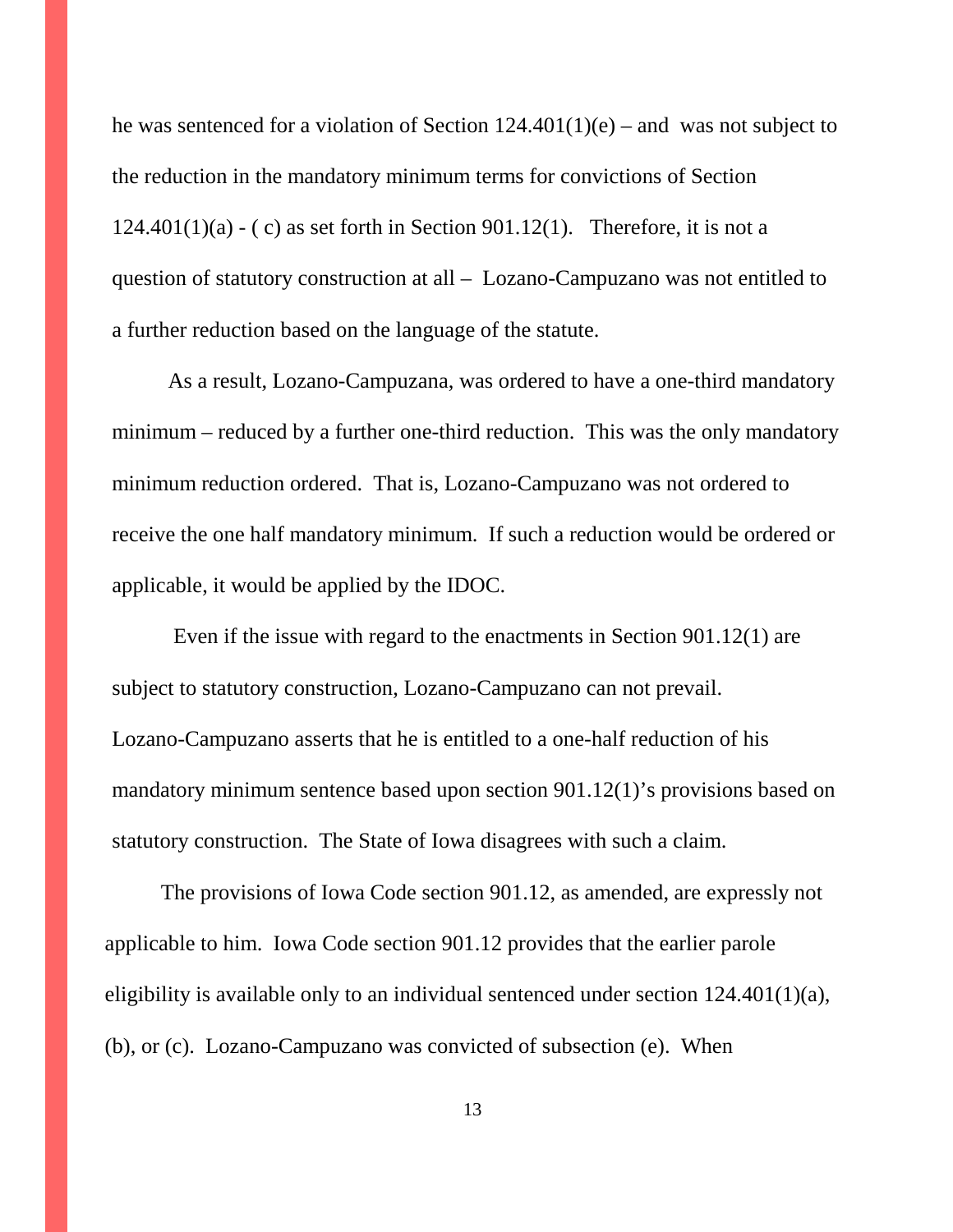interpreting the provisions of a statute the court reads the statute and applies the law as written without questioning the legislative rationale. *Anderson v. State,* 801 N.W.2d 1, 1 (Iowa 2011) (*superseded by statute on other grounds as stated in) State v. Walden*, 870 N.W.2d 842, 845 (Iowa 2015). As a result, by the express terms of the statute, Lozano-Campuzano is not entitled to a further reduction in his mandatory minimum term.

Lozano-Campuzano tries to create ambiguity in the statute by referring to Iowa Code section 124.413 as an enhancement rather than a stand alone crime. The distinction is irrelevant and unnecessarily confuses the issue. As the court recognized in *State v. Jacobs*, the court or legislature can use the labels "sentencing fact" or "element" as they choose but any fact other than a prior offense that increases the range of punishment is an element that must be charged, submitted to the jury, and proved beyond a reasonable doubt. 644 N.W.2d 695, 698 (Iowa 2001) (citing *Apprendi v. New Jersey,* 530 U.S. 466, 490 (2000)); *see also Memmer v. State,* No. 11-0513 \* 2, 2012 WL 2406129 (Iowa Ct. App. filed June 27, 2012) . By adding an element to the base crime that increases the punishment, a new crime is created which has to be pled and proven.

A simple analogy can be drawn to any crime that increases by degree based upon the addition of a weapon. For instance, robbery in the second and third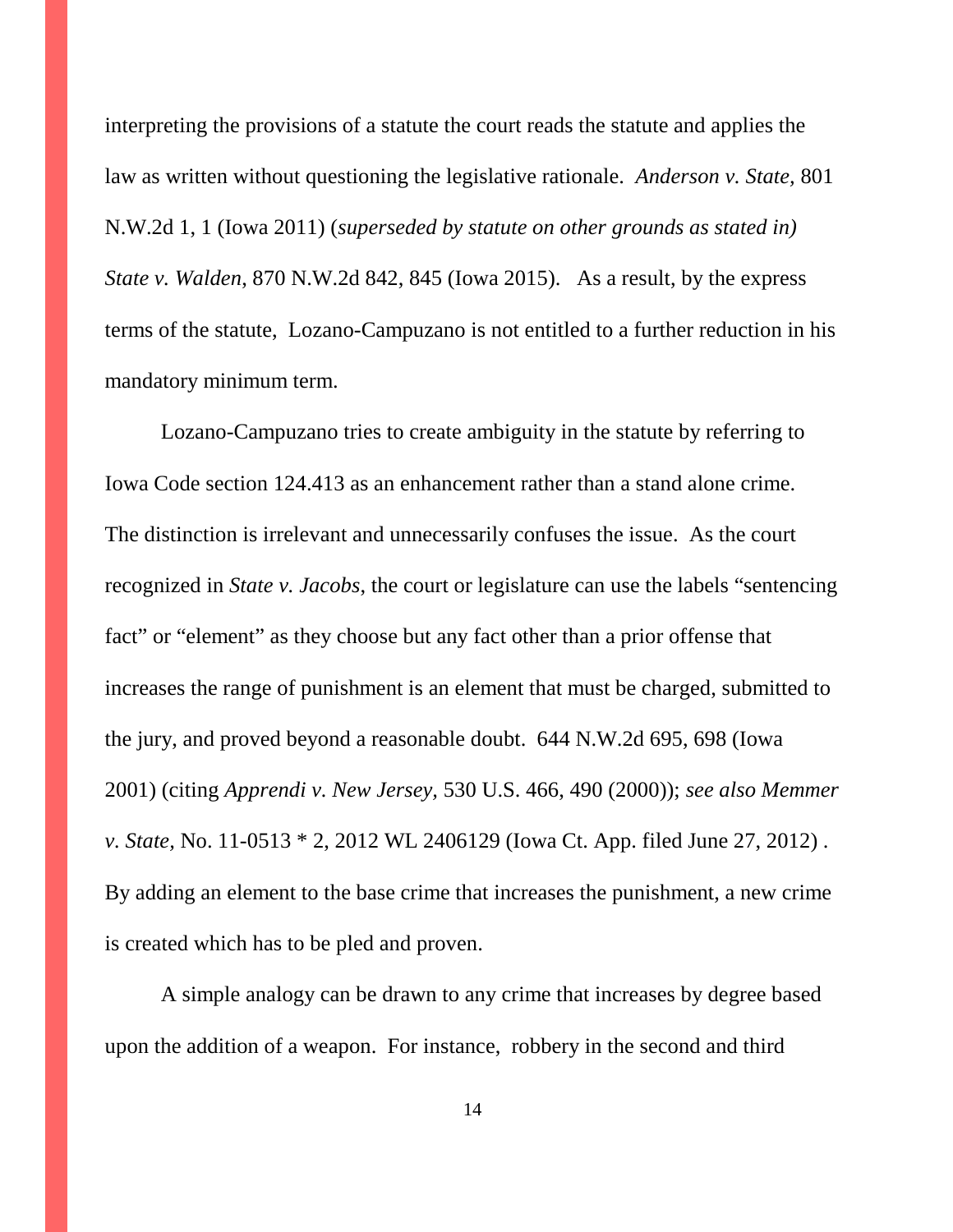degree become robbery in the first degree by adding an element of use of a dangerous weapon. If the legislature hypothetically removed the minimum for the offense of robbery in the second degree by reference to Iowa Code section 711.3, there would be no basis for insisting the reduction should apply to robbery in the first degree because the "armed with a dangerous weapon" alternative under section 711.2 is simply an enhancement of robbery in the second degree. Similarly, assault while displaying a weapon is an aggravated form of simple assault. While neither has a minimum, it would be incorrect to assert they are not separate crimes for the purpose of sentencing. Many other such examples can be found in the code. Once that basic premise is established, the interpretation of this statute is clear.

The legislature enacted a provision that reduced the mandatory minimum sentence applicable to convictions under Iowa Code sections 124.401(1)(a), 124.401(b), and 124.401(c). However, the minimum sentence applies to any conviction under Iowa Code sections  $124.401(1)(a)$ ,  $124.401(b)$ , and  $124.401(c)$ , 124.401(1)(e) and 124.401(1)(f). Iowa Code § 124.413(1). The distinction is glaring when juxtaposed. Section 124.413(1) names each section to which a minimum applies, while 901.12(1) eliminates subsections (e) and (f). The choice was purposeful. An individual sentenced for possession with intent to deliver while in the possession of a firearm is both convicted and sentenced under section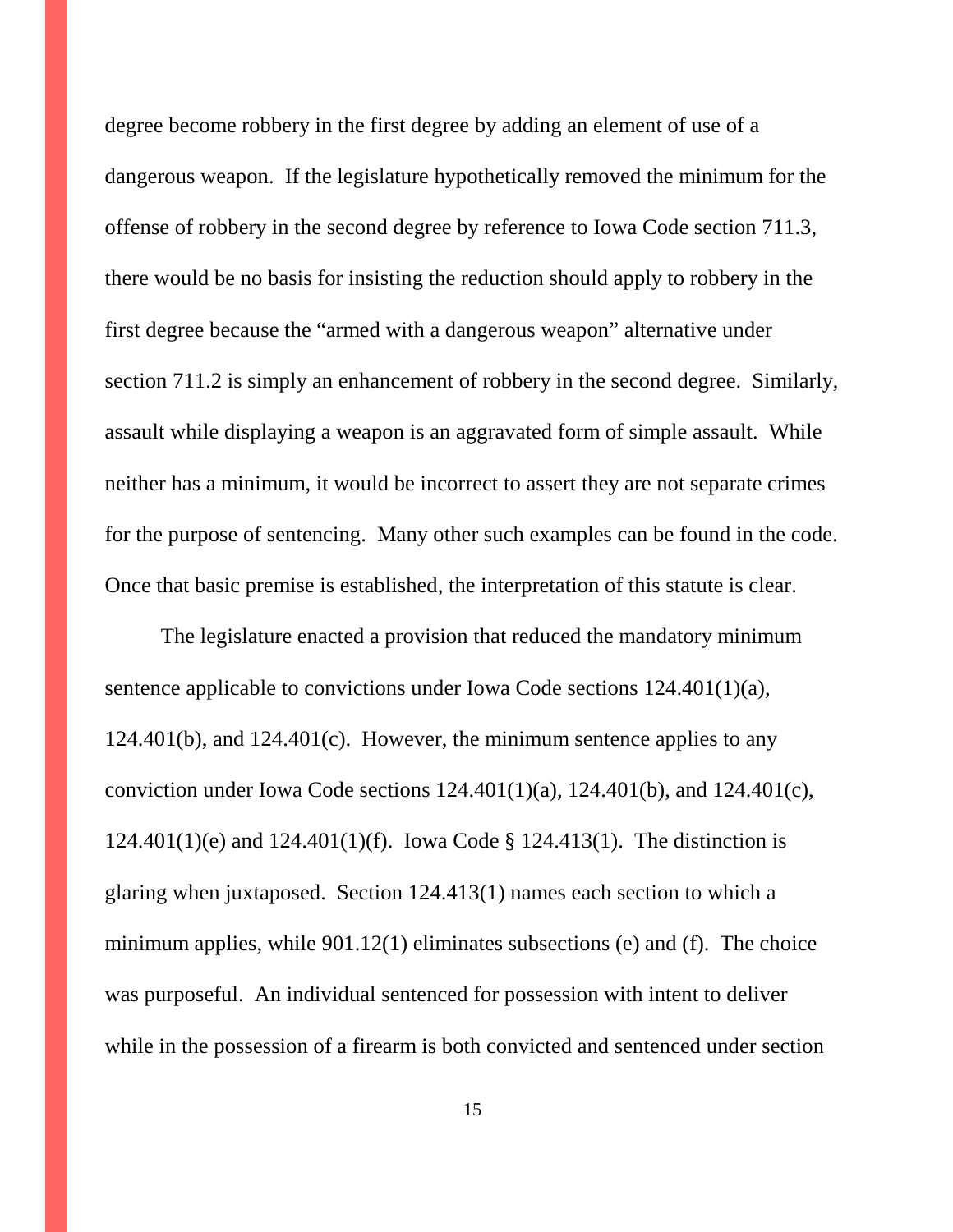$124.401(1)(e)$  and that offense has a minimum that may not be reduced. As the trial court noted, even if relevant, such an intent by the legislature was rationale given that possession of drugs with weapons is justly treated differently that possession of drugs.

While sentencing factors have been traditionally treated differently than elements under the law in Iowa and the language used in such provisions follows that tradition, *Apprendi* changed that treatment and the exclusion in section 901.12(1) recognizes the change. *See State v. Helmers,* 735 N.W.2d 566, 568 (Iowa 2008) (noting the distinction that the court had previously drawn between sentencing factors and elements was no longer valid). The distinction that Lozano-Campuzano wants to draw between something that only enhances the base crime is equally invalid. It is simply another way to say sentencing factor. In effect, while one alternative of the crime is created in section 124.401(1)(b) or (c) another alternative is created and sentenced pursuant to  $124.401(1)(e)$ . The fact that they share element is common or that the second alternative bases its penalty in part on a lesser offense does not mean that a separate crime is not created or that the legislature did not recognize that distinction when providing for potential reductions is unpersuasive.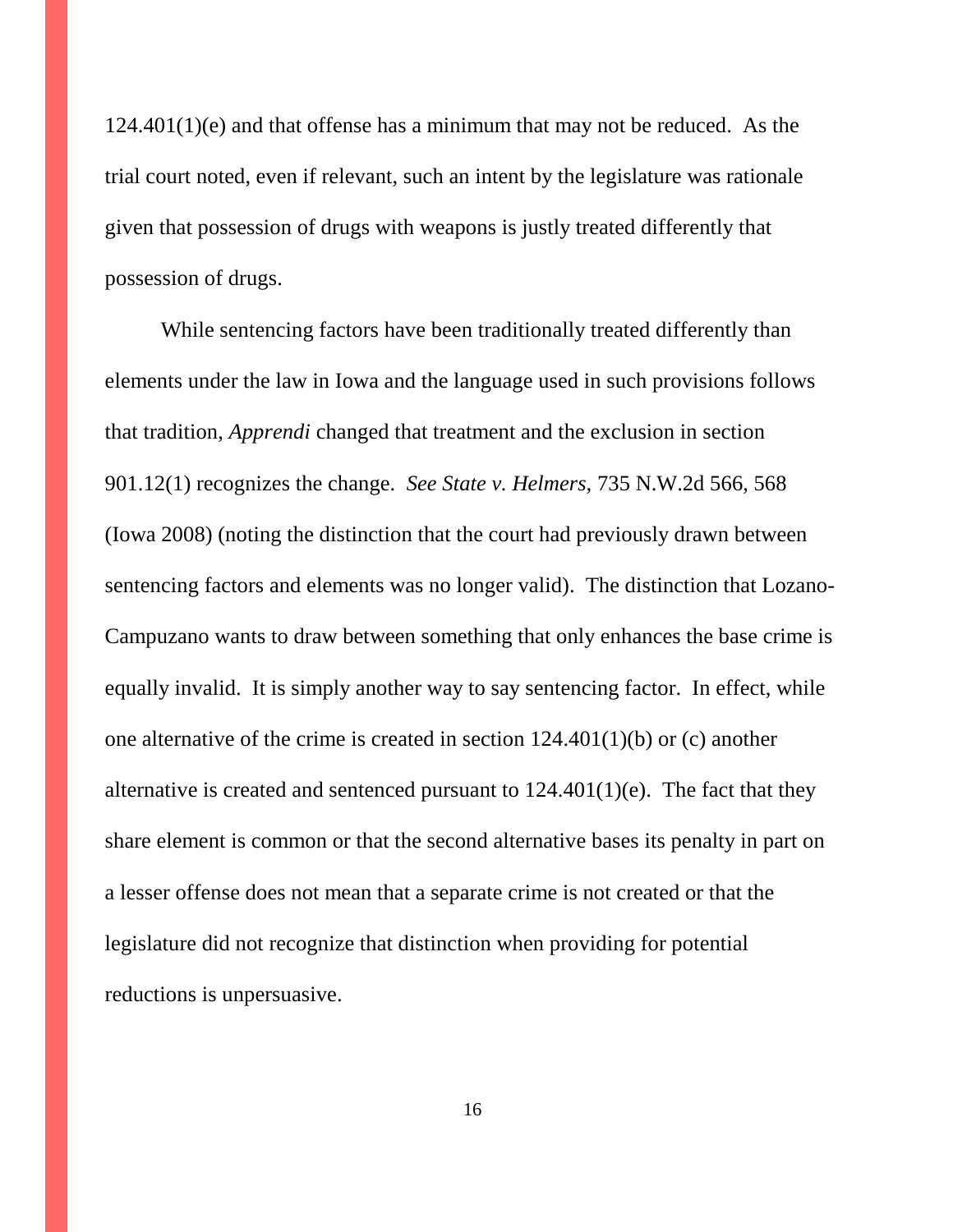Lozano-Campuzano counters that by rules of statutory construction

(*espressio unius est exlcusio alterious* and the rule of lenity) that he is eligible for a

further reduction in the mandatory minimum term. *See Kucerra v. Baldazo*, 745

N.W.2d 481, 487 (Iowa 2008); *State v. Hearn*, 797 N.W.2d 577, 585 (Iowa 2011).

However, the trial court expressly rejected such a claim holding that:

First, the legislature did not strike the inclusion of subsection (e) from section 124.413(1) at the time the law changed. If it had intended to remove the firearms enhancement from consideration of those defendants who are eligible for the one-half reduction, that would have been the place to do so. The legislature did not make that change, thus indicating its intent to maintain the one-third mandatory minimum for defendants sentenced under the firearms enhancement.

This interpretation is supported by two language choices used in the 2016 amendments. One, the legislature preceded the application of the new provisions with the words "[e]xcept as." This indicates that the language used in subsection 124.413(1) is the rule unless one of the exceptions applies. None of the exceptions expressly include subsection (e). Two, each of the exceptions only applies to defendants who are "serving a *sentence* pursuant to [subsection (b) or (c)]" or to a defendant "whose *sentence* for a conviction under [subsection  $(b)$  or  $(c)$ ]" (emphasis added). If the legislature had referred to defendants "*convicted* under [subsections (b) or (c)," defendant's argument that subsection (e) is not a standalone criminal charge would be more persuasive. Instead, the focus on the word "sentence" shows that the legislature intended to capture those sentenced under subsection (e) regardless of conviction.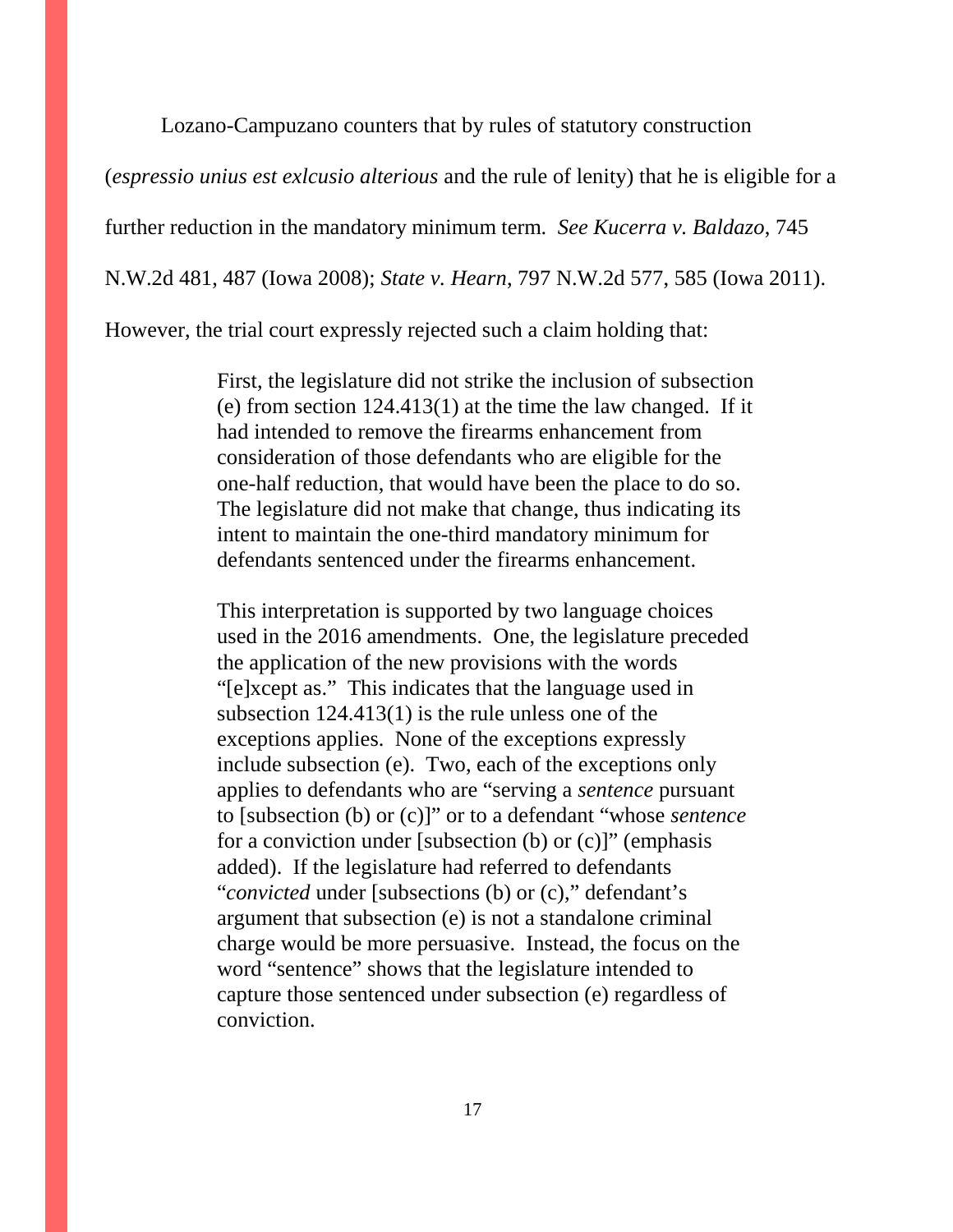(Ruling on Motion to Correct Illegal Sentence, pp 8-9; App. pp. 49-50) .

Lozano-Campuzano also claims that by not allowing him to receive a further reduction, an absurd situation would result. The trial court expressly rejected such a proposition concluding that:

> This interpretation is supported by other grounds as well. There is a valid public policy ground to deny the one-half reduction to defendants who are sentenced under the firearms enhancement. Drug dealing is a major societal problem on its own, but the combination of drugs and guns carries a significantly greater threat to the public welfare. There are good reasons for the legislature to require a longer minimum sentence for defendants sentenced for drug delivery offenses with the firearms enhancement.

Ruling on Motion to Correct Illegal Sentence, pp. 8-9; App. pp. 49-50).

The result is that the there is only way to interpret the plan language of the

statute. Lozano-Campuzano is not entitled to an additional reduction of his

mandatory minimum term – other than what he has already been provided.

#### **CONCLUSION**

The decision of the trial court denying a further reduction in the mandatory minimum must be affirmed.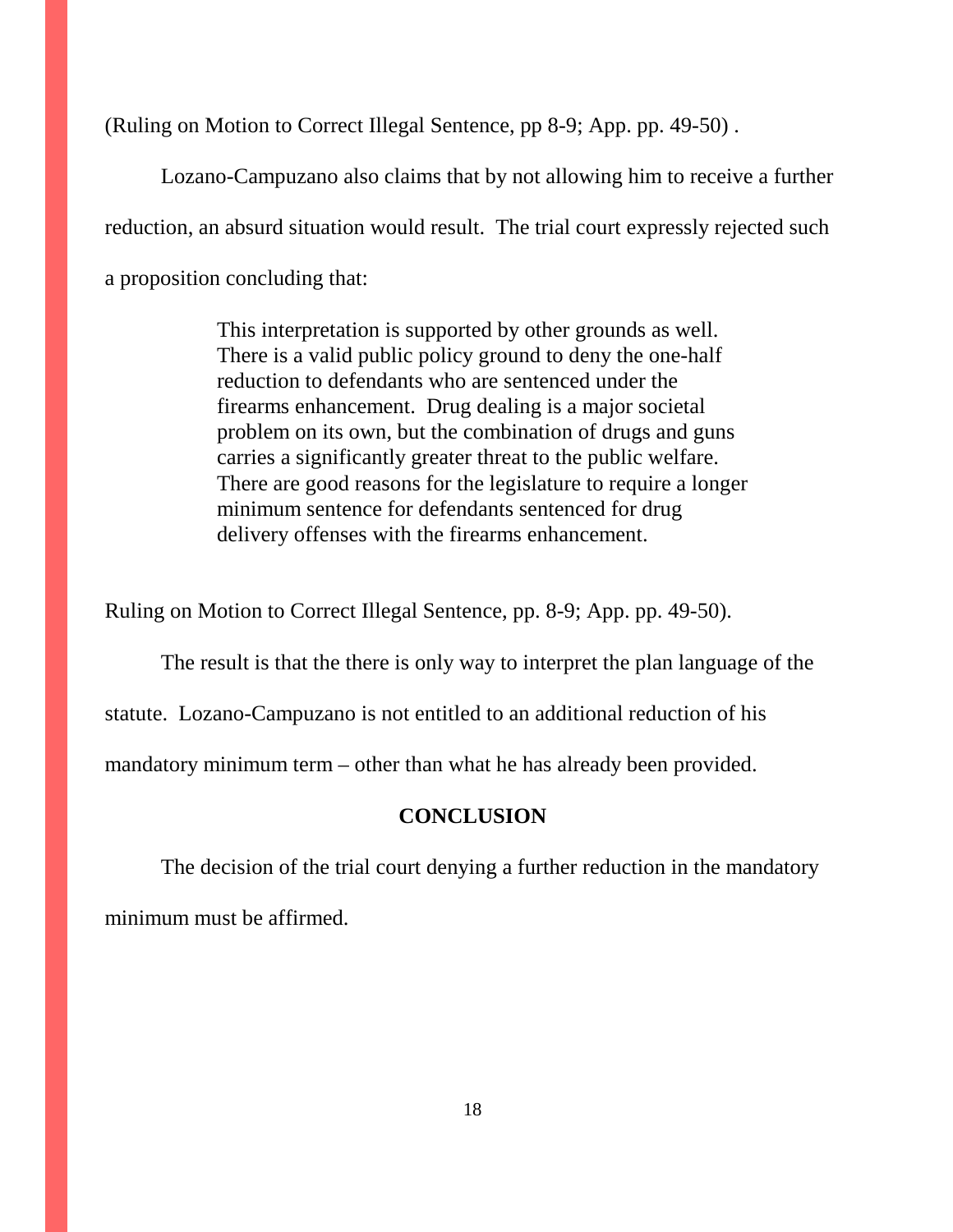THOMAS J. MILLER Attorney General of Iowa

/s/ William A. Hill

WILLIAM A. HILL (AT0003532) Assistant Attorney General Special Litigation/Corrections Hoover State Office Building Des Moines, IA 50319 (515) 281-7055 FAX: (515) 281-4902 ATTORNEYS FOR APPELLEE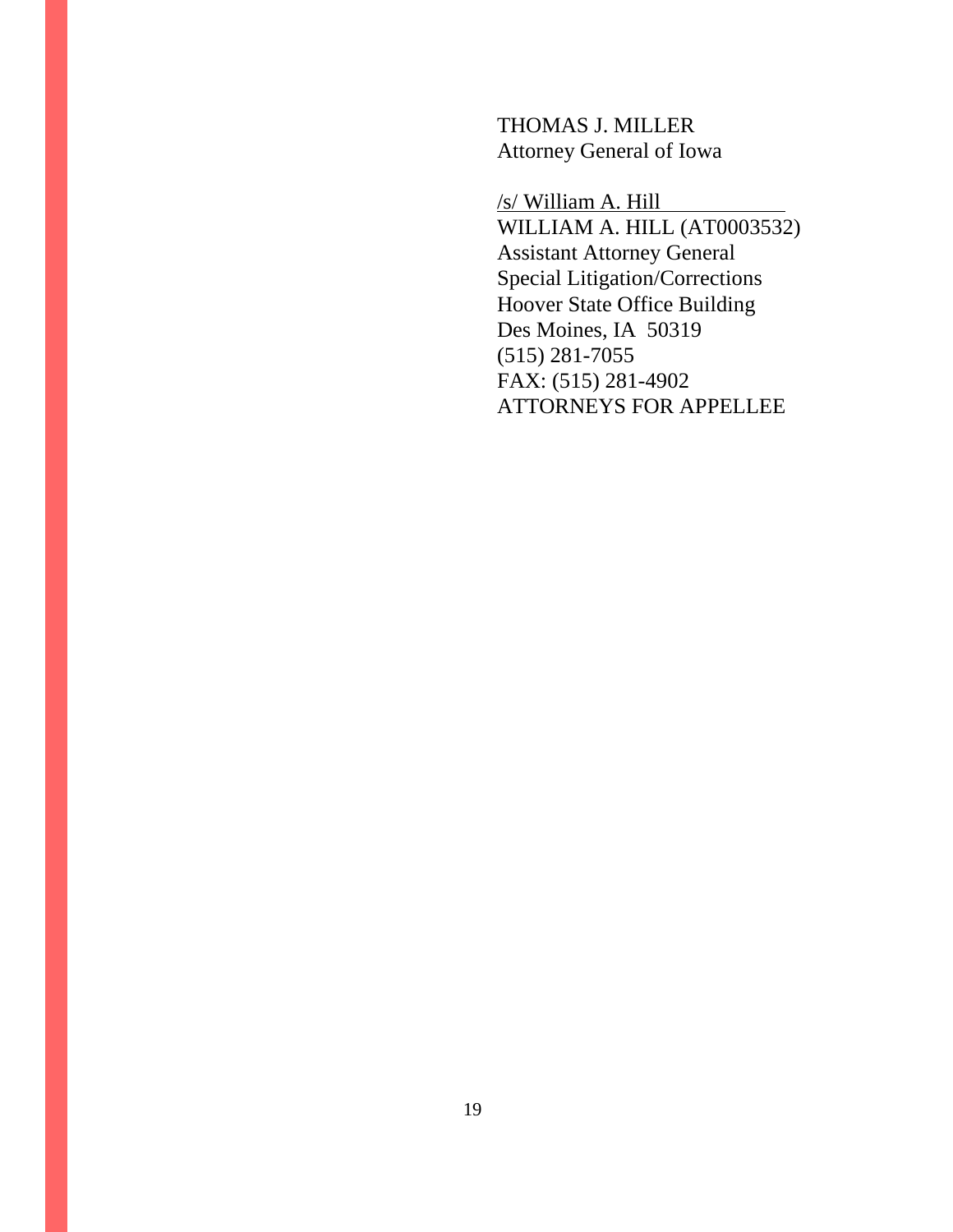### **REQUEST FOR ORAL ARGUMENT**

Counsel for the Appellee does not request oral argument in this matter. The issues raised are legal issues and the applicable law is well established.

> /s/ William A. Hill WILLIAM A. HILL (AT0003532) Assistant Attorney General Special Litigation/Corrections Hoover State Office Building Des Moines, IA 50319 (515) 281-7055 FAX: (515) 281-4902 ATTORNEY FOR APPELLEE